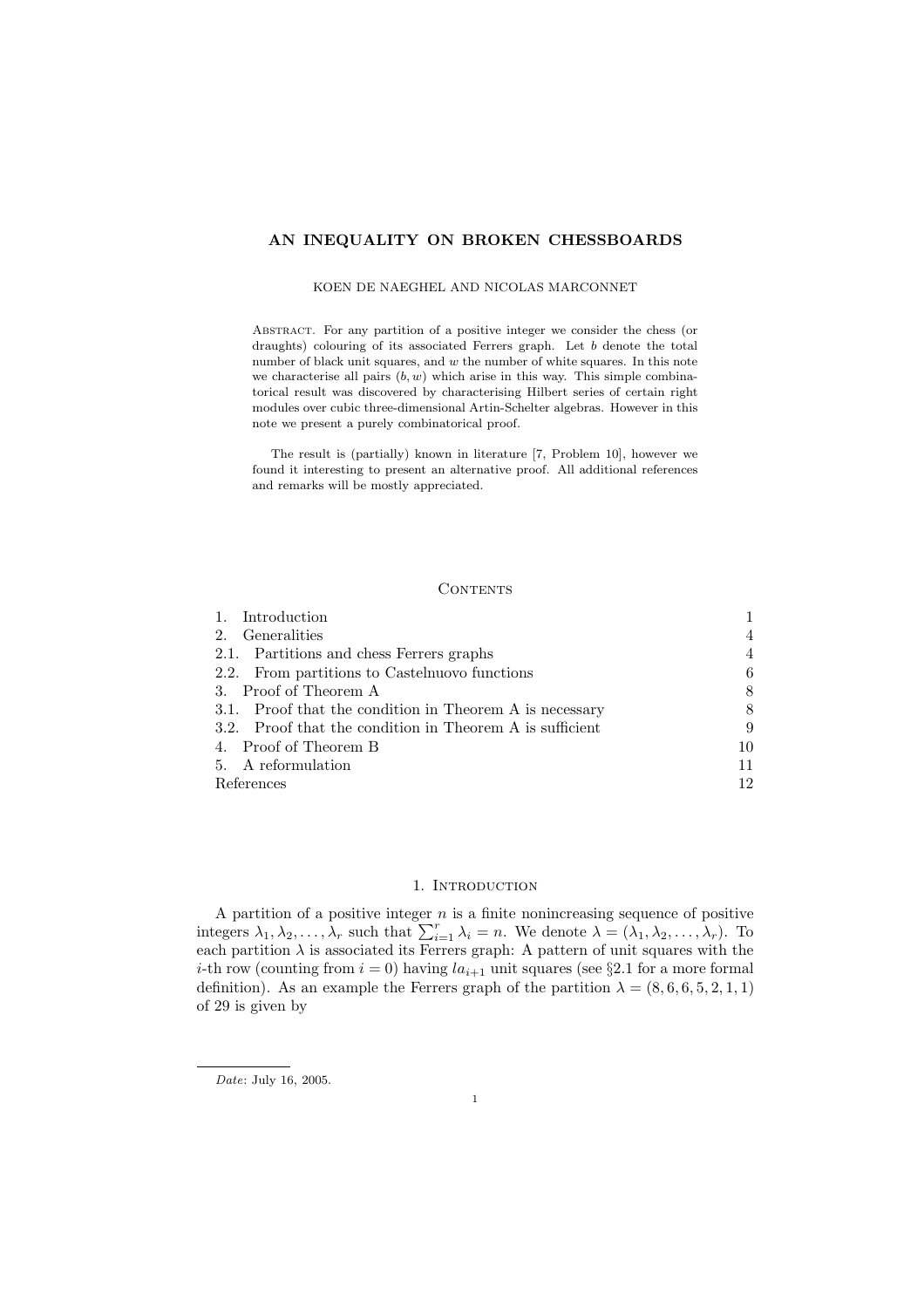

For such a Ferrers graph we consider the chess (or draughts) colouring on it, with the convention that the unit square left below is black. For example the chess Ferrers graph of the partition  $\lambda = (8, 6, 6, 5, 2, 1, 1)$  is given by



For a partition  $\lambda$  we write  $b(\lambda)$  (resp.  $w(\lambda)$ ) for the number of black (resp. white) squares in its chess Ferrers graph. Our main result is

**Theorem A.** Let  $(b, w) \in \mathbb{N}^2$ Then there exists a partition  $\lambda$  such that  $(b(\lambda), w(\lambda)) = (b, w)$  if and only if

$$
(1.1)\qquad \qquad (b-w)^2 \le b
$$

Furthermore the same statement holds if we restrict ourselves to partitions in distinct parts.

If  $b \neq 0$  then (1.1) may be written as

$$
\left(1 - \frac{w}{b}\right)^2 \le \frac{1}{b}
$$

which we might call a broken chessboard inequality. As a byproduct of the proof of Theorem A presented in this note, the appearing  $(b, w) \in \mathbb{N}^2$  are discribed in an explicit way:

**Theorem B.** Let  $(b, w) \in \mathbb{N}^2$ . Then there exists a partition  $\lambda$  such that  $(b(\lambda), w(\lambda)) = (b, w)$  if and only if there exist positive integers  $k, l \in \mathbb{N}$  such that either

$$
(b, w) = ((k + 1)^2 + l, k(k + 1) + l)
$$
 or  $(b, w) = (k^2 + l, k(k + 1) + l)$ 

Let us indicate how we prove Theorem A. To any chess Ferrers graph we associate another graph by

- (1) shifting the first row one place to the right, the second row two places to the right, etc. and afterwards
- (2) if necessary filling the "holes" by applying gravity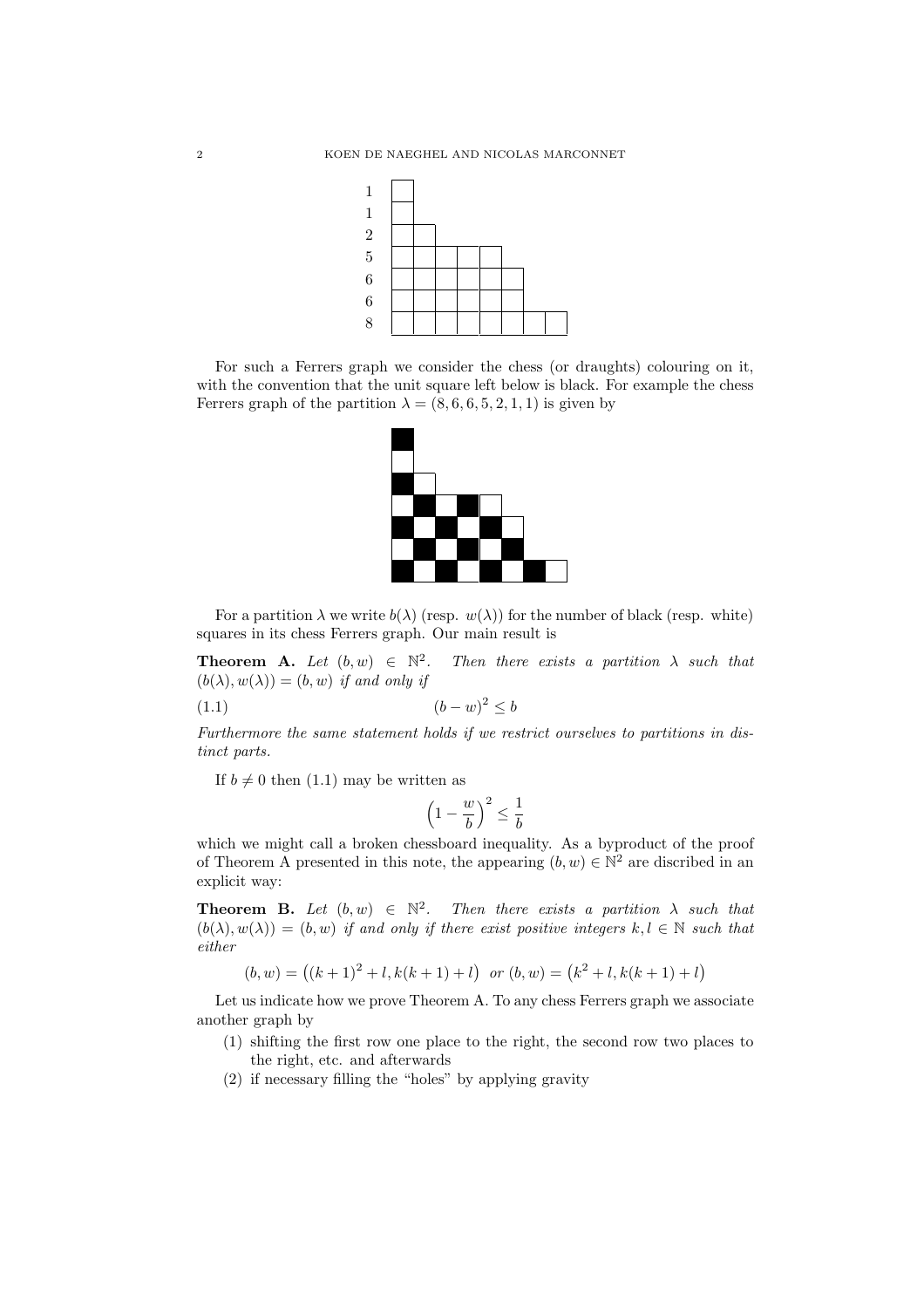

For example for partition  $\lambda = (8, 6, 6, 5, 2, 1, 1)$  we find

It is easy to see that these obtained graphs are characterised by the the property that they consist of a finite number of unit squares and regarded from left to right they increase one square at a time untill at some point they are only allowed to be non increasing. The underlying uncoloured graphs are usually called Castelnuovo diagrams or graphs [5].

Next we consider the following action on the coloured Castelnuovo graph:

(3) delete one white and black unit square, both on top and on the at most right position as possible

We repeat (3) as many times as possible in such a way that after every removement the underlying uncoloured graph is a valid Castelnuovo graph. It is easy to see that the inequality (1.1) holds if it holds after applying (3). We then show that applying (3) a finite number of times we obtain a "maximal" diagram of the form



for which  $(1.1)$  is (trivially) true. This proves that the condition  $(1.1)$  is necessary. To prove that (1.1) is sufficient we show that there exists a (coloured) Castelnuovo graph of the form

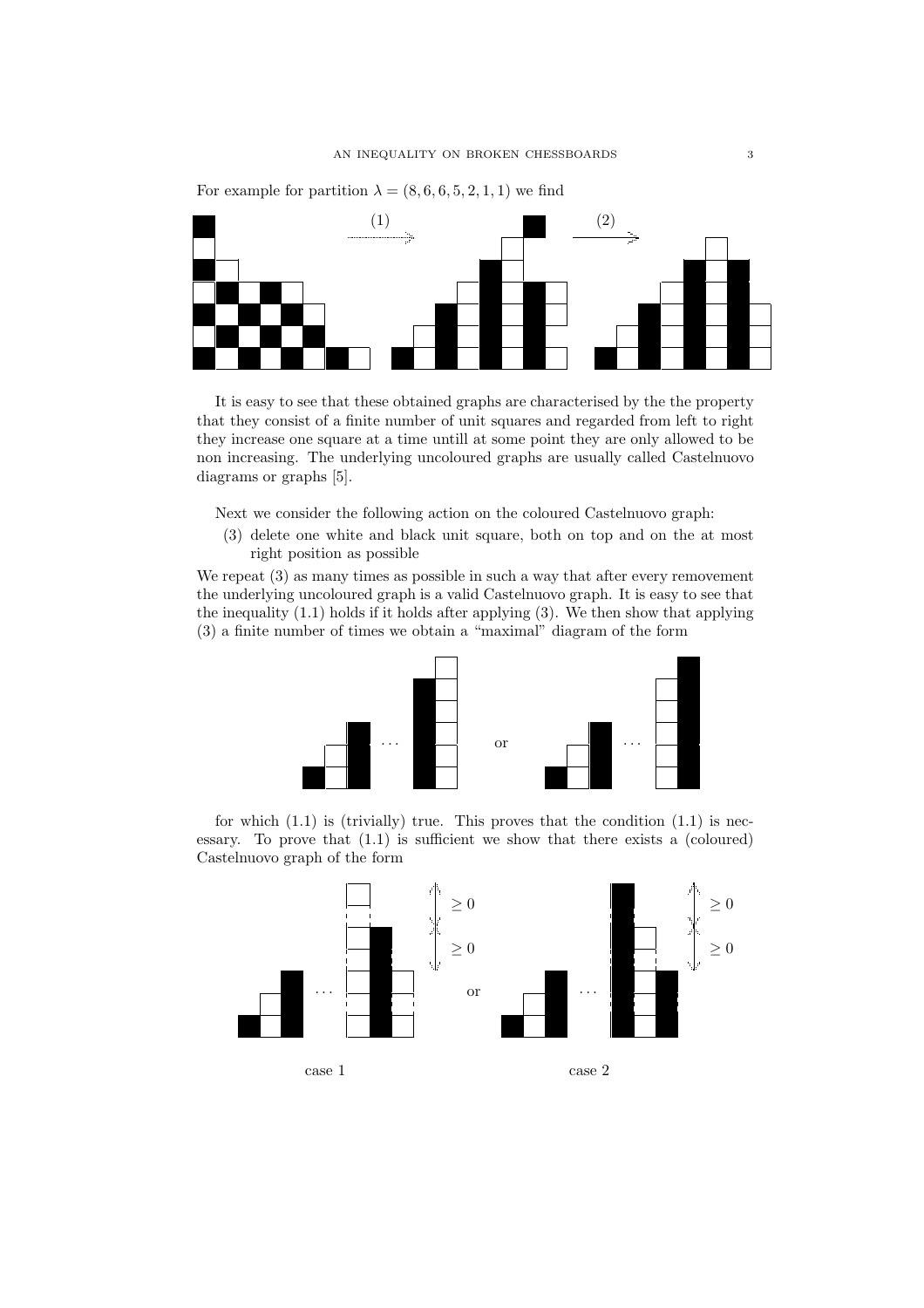where the sum of black (resp. white) unit squares is equal to b (resp.  $w$ ). By reversing the above proces we find a partition  $\lambda$  for which  $(b(\lambda), w(\lambda)) = (b, w)$ . As a refinement, this partition has distinct parts.

Remark 1.1. The authors found the inequality (1.1) in Theorem A while investigating Hilbert series of reflexive rank one modules over cubic Artin-Schelter regular k-algebras A of global dimension three  $[2, 3, 4]$ . In this context k is an algebraically closed field of characteristic zero. These graded algebras A are regarded as noncommutative analogues of the coordinate ring of a quadric in  $\mathbb{P}^3$ . Let us sketh how we obtained (1.1). Since this note is independent of this remark we allow ourselves to be brief. We hope to include a more detailed proof in a subsequent paper. Assume that A is such a cubic algebra. For any reflexive rank one module M over A the Hilbert series of  $M$  is (up to shift of grading) of the form

(1.2) 
$$
h_M(t) = h_A(t) - \frac{s(t)}{1 - t^2} + f(t)
$$

for some  $f(t), s(t) \in \mathbb{Z}[t, t^{-1}]$ . It turns out that  $s(t)$  is the generating function of a Castelnuovo function (related to a Castelnuovo diagram, see §2.2 for its definition). Writing  $(b, w) = (b(s), w(s))$  the equation (1.2) implies

$$
\dim_k A_l - \dim_k M_l = \begin{cases} b & \text{if } l \gg 0 \text{ is even} \\ w & \text{if } l \gg 0 \text{ is odd} \end{cases}
$$

Moreover, if the algebra  $A$  is generic then for any Castelnuovo function  $s$  there exists a reflexive rank one module  $M$  such that (after shift of grading) such that (1.2) holds. On the other hand we find  $\dim_k \text{Ext}^1(\mathcal{M}, \mathcal{M}) = 2(b - (b - w)^2)$  where  $\mathcal{M} = \pi M$  is the quotient of M by the maximal finite dimensional submodule of M. Since this dimension has to be positive we therefore conclude that for any Castelnuovo function s (and hence for any partition  $\lambda$ ) the inequality (1.1) holds.

The rest of this note is organized as follows. In section 2 we have included some preliminaries on partitions and Castelnuovo function, where de develop their relation which we will need lateron. In section 3 the proof of Theorem A is given, and section 4 presents the proof of Theorem B, as a consequence of section 3. Finally in part 5 we make the connection to [7, Problem 10].

# 2. Generalities

It this section we recall some basic notions. We refer to [1] for an introduction into the theory of partitions.

2.1. Partitions and chess Ferrers graphs. A partition  $\lambda$  of a positive integer n is a finite sequence of positive integers  $\lambda_1, \lambda_2, \ldots, \lambda_r$  for which

$$
\lambda_1 \geq \lambda_2 \geq \cdots \geq \lambda_r \geq 0
$$
 and  $\sum_{i=1}^r \lambda_i = n$ 

We will often not specify the integer n, and put  $\lambda_i = 0$  for  $i < 1$  and  $i > r$ . The partition  $(\lambda_1, \lambda_2, \ldots, \lambda_r)$  will be denoted by  $\lambda$  and for convenience we assume that the appearing entries in  $\lambda$  are nonzero. Thus the empty sequence  $\lambda = ($ ) forms the only partition of zero. We refer to the integers  $\lambda_1, \ldots, \lambda_r$  as the parts of  $\lambda$ . In case all parts of  $\lambda$  are distinct we say that  $\lambda$  is a *partition in distinct parts*. The sum  $n = \lambda_1 + \lambda_2 + \cdots + \lambda_r$  is called the *weight* of  $\lambda$ . Write P for the set of all partitions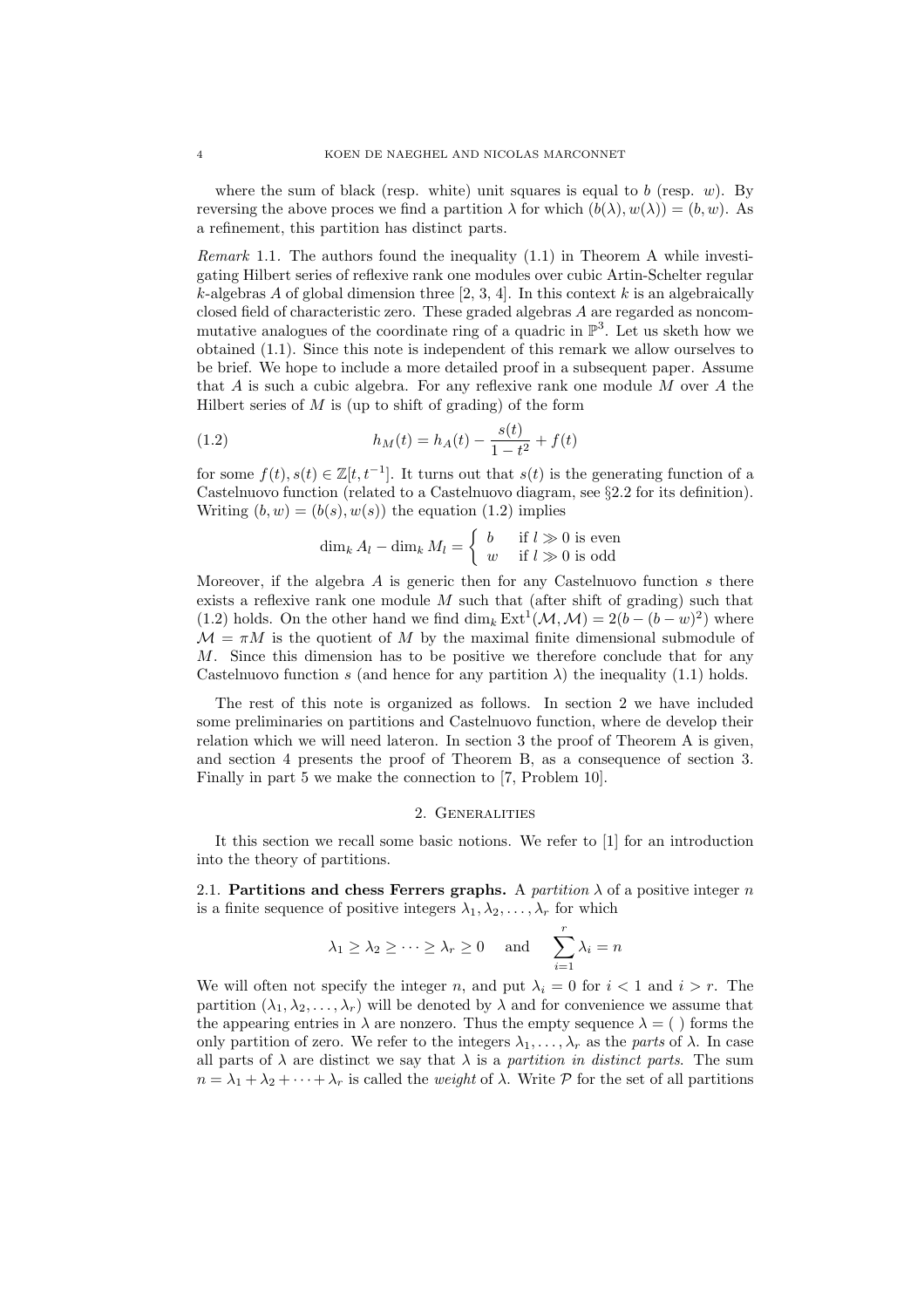(of weight n where n runs through all positive integers). Similary we let  $\mathcal{D} \subset \mathcal{P}$  be the set of all partitions in distinct parts.

If  $\lambda \in \mathcal{P}$  is a partition we may define a new partition  $\lambda' = (\lambda'_1, \lambda'_2, \dots, \lambda'_{r'})$  by defining  $\lambda'_i$  as the number of parts of  $\lambda$  that are greater or equal than i (for  $i \geq 1$ ):

$$
\lambda'_i = \text{kard}\{j \mid \lambda_j \geq i\}
$$

The partition  $\lambda'$  is called the *conjugate* of  $\lambda$ . Note that weight  $\lambda =$  weight  $\lambda'$ . It is standard to visualize a partition  $\lambda \in \mathcal{P}$  using the graph of the staircase function

$$
F(\lambda) : \mathbb{R} \to \mathbb{N} : x \mapsto \lambda'_{\lfloor x \rfloor}
$$

where as usual  $x \mid x$  stands for the greatest integer less or equal than  $x \in \mathbb{R}$ . We divide the area under this graph  $F(\lambda)$  in unit cases. This graph is called the Ferrers *graph* of  $\lambda$ . Note that the number of unit squares in the diagram is equal to the weight of  $\lambda$ . We label the columns from left to right, and rows from down to up, starting by index number zero.

Example 2.1.  $\lambda = (6, 6, 4, 1, 1, 1)$  is a partition of length 6 and weight 19. Then its conjugate is given by  $\lambda' = (6, 3, 3, 3, 2, 2)$  and the Ferrers graph of  $\lambda$  is presented by



In the sequel we will omit the axes in these graphs. For any partition  $\lambda \in \mathcal{P}$  we colour the unit squares of the Ferrers diagram  $F(\lambda)$  of  $\lambda$  as follows: An unit square in row r and column c has colour black if  $r + c$  is even, and colour white if  $r + c$  is odd. For obvious reasons, the resulting coloured graph is called the chess Ferrers graph of  $\lambda$ . We let  $b(\lambda)$  be the sum of all black unit squares, and  $w(\lambda)$  the sum of all white unit squares. Obviously  $b(\lambda) + w(\lambda) = n$ . More formally,

$$
b(\lambda) = \left\lceil \frac{\lambda_1}{2} \right\rceil + \left\lfloor \frac{\lambda_2}{2} \right\rfloor + \left\lceil \frac{\lambda_3}{2} \right\rceil + \left\lfloor \frac{\lambda_4}{2} \right\rfloor + \dots
$$

$$
= \sum_j \left\lceil \frac{\lambda_{2j+1}}{2} \right\rceil + \sum_j \left\lfloor \frac{\lambda_{2j}}{2} \right\rfloor
$$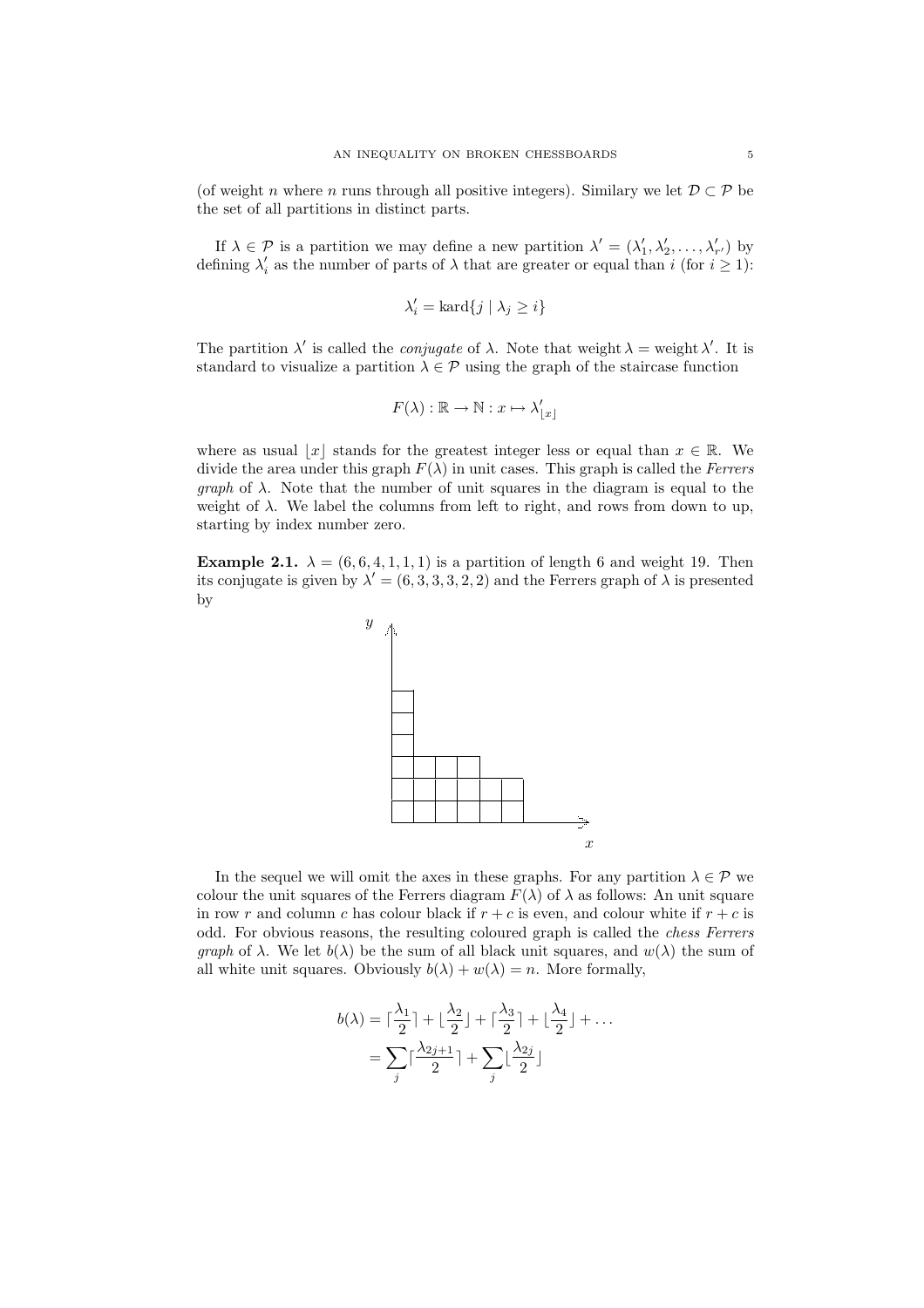and

$$
w(\lambda) = \lfloor \frac{\lambda_1}{2} \rfloor + \lceil \frac{\lambda_2}{2} \rceil + \lfloor \frac{\lambda_3}{2} \rfloor + \lceil \frac{\lambda_4}{2} \rceil + \dots
$$

$$
= \sum_j \lfloor \frac{\lambda_{2j+1}}{2} \rfloor + \sum_j \lceil \frac{\lambda_{2j}}{2} \rceil
$$

where [x] is the notation for the least integer greater or equal than  $x \in \mathbb{R}$ .

**Example 2.2.** Consider the partition  $\lambda = (6, 6, 4, 1, 1, 1)$ . Then  $b(\lambda) = 9$  and  $w(\lambda) = 10$ . The chess Ferrers diagram  $F_{\lambda}$  of  $\lambda$  is given by



2.2. From partitions to Castelnuovo functions. In the sequel we identify a function  $f : \mathbb{Z} \to \mathbb{C}$  with its generating function  $f(t) = \sum_n f(n)t^n$ . We refer to  $f(t)$  as a polynomial or a series depending on whether the support of f is finite or not.

A Castelnuovo function [5] is a finite supported function  $s : \mathbb{N} \to \mathbb{N}$  such that

(2.1)  $s(0) = 1, s(1) = 2, \ldots, s(\sigma-1) = \sigma$  and  $s(\sigma-1) \geq s(\sigma) \geq s(\sigma+1) \geq \cdots \geq 0$ .

for some integer  $\sigma \geq 0$ . We write S for the set of all Castelnuovo functions. It is convenient to visualize a Castelnuovo function  $s \in \mathcal{S}$  using the graph of the staircase function

$$
F(s) : \mathbb{R} \to \mathbb{N} : x \mapsto s(\lfloor x \rfloor)
$$

and to divide the area under this graph in unit cases. We will call the result a Castelnuovo graph (or Castelnuovo diagram). The weight of a Castelnuovo function is the sum of its values, i.e. the number of unit squares in the graph.

Example 2.3.  $s(t) = 1 + 2t + 3t^2 + 4t^3 + 5t^4 + 5t^5 + 3t^6 + 2t^7 + t^8 + t^9 + t^{10} + t^{11}$ is a Castelnuovo polynomial of weight 28. The corresponding Castelnuovo graph is



Given a Castelnuovo function s we colour the unit squares of its Castelnuovo graph  $F(s)$  of s as follows: An unit square in column c has colour black if c is even, and colour white if  $c$  is odd. Again we agree that the columns are indexed from left to right, and the most left column has index zero. The resulting coloured graph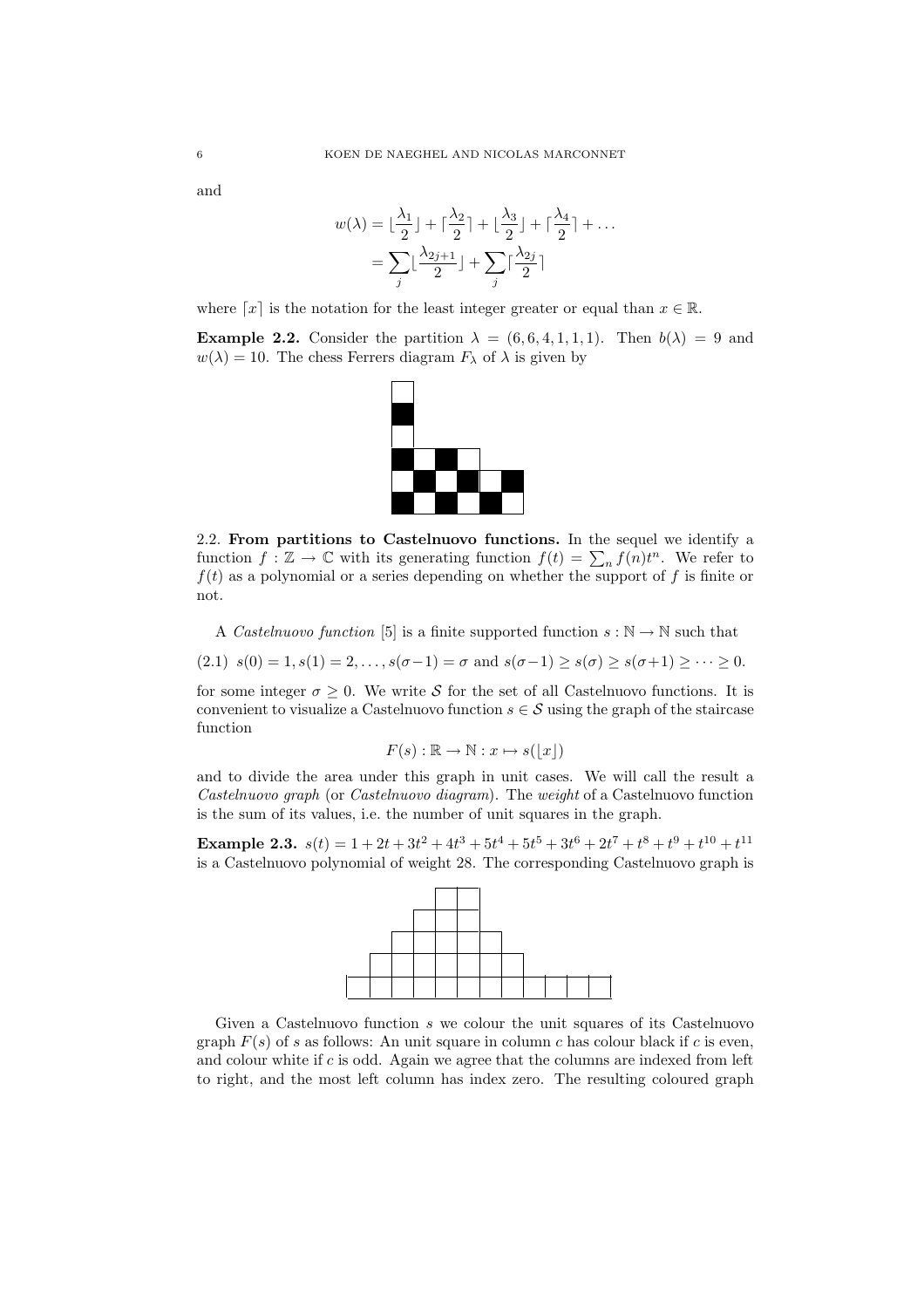is called the *coloured Castelnuovo graph* of s. We let  $b(s)$  be the sum of all black cases, and  $w(s)$  the sum of all white cases. Obviously

$$
b(s) = \sum_{i} s_{2i}, \quad w(s) = \sum_{i} s_{2i+1}
$$

**Example 2.4.** For the Castelnuovo polynomial  $s(t) = 1 + 2t + 3t^2 + 4t^3 + 5t^4 +$  $5t^5 + 3t^6 + 2t^7 + t^8 + t^9 + t^{10} + t^{11}$  from Example 2.3 we have  $b(s) = 14$ ,  $w(s) = 15$ . The corresponding coloured Castelnuovo graph is



We next describe the relationship between partitions and Castelnuovo functions. For a partition  $\lambda = (\lambda_0, \lambda_1, \ldots, \lambda_{l-1})$  we let  $s_{\lambda} : \mathbb{N} \to \mathbb{N}$  be the function defined by

 $s_{\lambda}(m) = \text{kard}\{j \in \mathbb{N} \mid j \leq m+1 \text{ and } m+2-j \leq \lambda_j\}$ 

It is easy to see that  $s_{\lambda}(m)$  is exactly the sum of unit squares which meet the diagonal  $D_m : y = -x + m$  in the Ferrers graph of  $\lambda$ . This corresponds to the interpretation in the introduction.

**Example 2.5.** Consider the partition  $\lambda = (6, 6, 4, 1, 1, 1)$  from Example 2.2. We compute

$$
s_{\lambda}(t) = 1 + 2t + 3t^2 + 4t^3 + 4t^4 + 4t^5 + t^6
$$

The interpretation for the associated Ferrers graph  $F(\lambda)$  is illustrated for  $s_{\lambda}(1)$  and  $s_{\lambda}(5)$ :  $D_1$  meets two unit squares hence  $s_{\lambda}(1) = 2$ . Similary  $s_{\lambda}(5) = 4$ .



The following is immediately clear.

**Proposition 2.6.** For any partition  $\lambda$  the function  $s_{\lambda}$  is a Castelnuovo function of the same weight. The correspondence  $\lambda \mapsto s_\lambda$  is a surjective map from the set P of partitions to the set S of Castelnuovo functions. Furthermore  $(b(\lambda), w(\lambda)) =$  $(b(s_\lambda), w(s_\lambda)).$ 

Remark 2.7. As observed in [6, Remark 1.3] follows that the correspondence  $\lambda \mapsto s_{\lambda}$ restricts to a bijective correspondence between the set  $\mathcal D$  of partitions in distinct parts and the set  $S$  of Castelnuovo functions.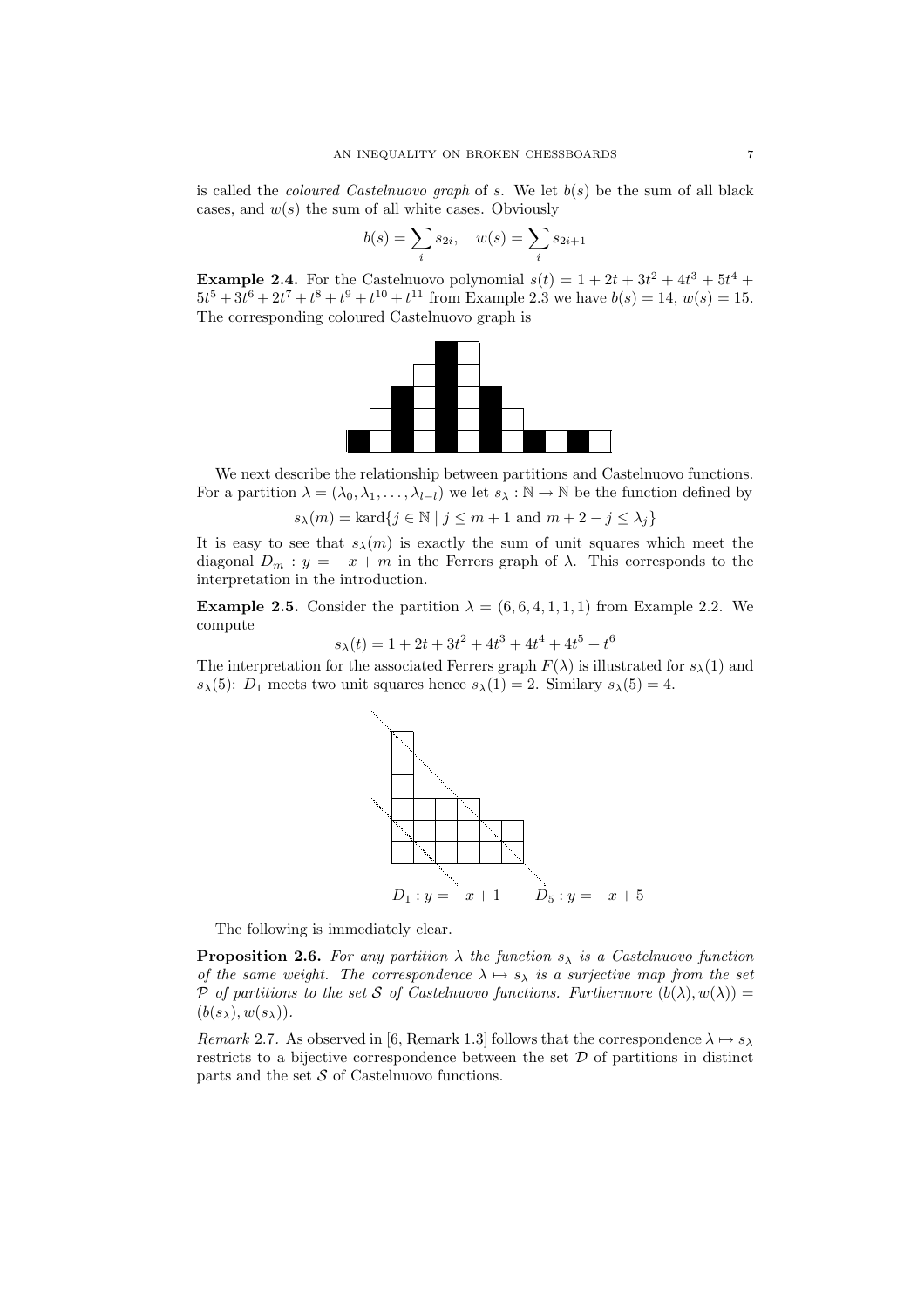#### 3. Proof of Theorem A

3.1. Proof that the condition in Theorem A is necessary. In this subsection we prove that the condition (1.1)

$$
\left(1 - \frac{w}{b}\right)^2 \le \frac{1}{b}
$$

in Theorem A is necessary. Let  $\lambda$  be any partition, and denote  $(b, w) = (b(\lambda), w(\lambda))$ .

Consider the map

$$
(-)^{*}: \mathbb{Z}[t] \to \mathbb{Z}[t]
$$
  

$$
f(t) \mapsto f^{*}(t) = \begin{cases} f(t) - t^{d-1} - t^{d} & \text{if } f(t) \neq 0 \text{ and } d = \deg f(t) > 0\\ f(t) & \text{else} \end{cases}
$$

**Lemma 3.1.** Assume that  $f(t) \neq 0$  is a Castelnuovo polynomial such that  $d =$  $\deg f(t) > 0$ . If  $f^*(t)$  is not a Castelnuovo polynomial then  $f(t)$  is of the form

 $f(t) = 1 + 2t + 3t^2 + \cdots + (u+1)t^u$ 

for some integer  $u > 0$ .

*Proof.* Since  $f(t)$  is a Castelnuovo polynomial we may write

$$
f(t) = 1 + 2t + 3t2 + \dots + (u+1)tu + fu+1tu+1 + \dots + fv-1tv-1 + fvtv
$$

for some integers  $0 \le u \le v$  and such that  $u + 1 \ge f_{u+1} \ge \cdots \ge f_{v-1} \ge f_v > 0$ . It is easy to see that in case  $u < v$  then  $f^*(t)$  is a Castelnuovo polynomial. Therefore, if  $f^*(t)$  is not a Castelnuovo polynomial then this means that  $u = v$ . This also implies that  $u > 0$ , otherwise  $f(t) = 1$  and deg  $f(t) = 0$ . This ends the proof.  $\Box$ 

Write  $s = s_{\lambda}$  for the Castelnuovo function associated to the partition  $\lambda$ . Proposition 2.6 implies  $(b, w) = (b(s), w(s))$ . We put

$$
s_0(t) = s(t), s_1(t) = s^*(t), s_2(t) = s^{**}(t), \dots
$$

Either  $s_k$  is a Castelnuovo function for all integers  $k \in \mathbb{N}$ , or not. We will treat these two cases seperately.

**Case 1.**  $s_k$  is a Castelnuovo function for all integers  $k \in \mathbb{N}$ .

It is clear that  $s_k = s_{k+1}$  implies  $s_{k+1} = s_{k+2}$  for all integers  $k \in \mathbb{N}$ . Define

$$
l = \max\{k \in \mathbb{N} \mid s_k \neq s_{k+1}\} + 1
$$

Then  $s_0 \neq s_1 \neq \cdots \neq s_{l-1} \neq s_l = s_{l+1} = s_{l+2} = \ldots$  By definition of the map  $(-)^*$ and the fact that  $s_k$  is a Castelnuovo function we deduce that either  $s_l(t) = 1$  or  $s_l(t) = 0$ . Since for all  $k \in \mathbb{N}$ 

$$
(b, w) = (b(s), w(s)) = (b(s_k) + k, w(s_k) + k)
$$

we either have that  $(b, w) = (l, l)$  or  $(b, w) = (l + 1, l)$ , for which  $(1.1)$  is easily checked.

**Case 2.** There exists an integer k such that  $s_k$  is not a Castelnuovo function.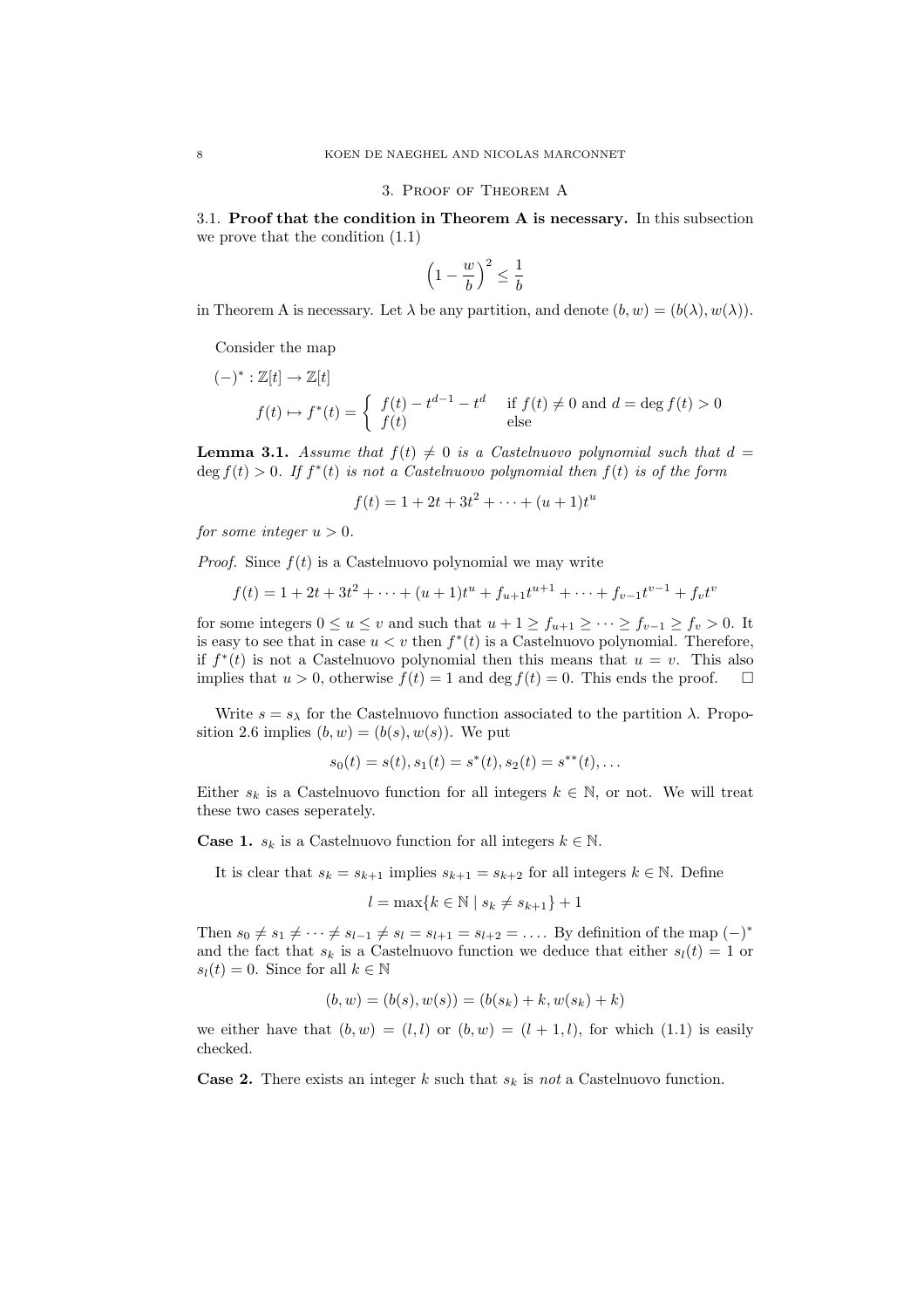Put

$$
l = \max\{k \in \mathbb{N} \mid s_k \text{ is a Castelnuovo function }\}
$$

Note that this definition makes sence because  $s = s_0$  is a Castelnuovo function. Lemma 3.1 implies that  $s_l(t)$  is of the form

$$
s_l(t) = 1 + 2t + 3t^2 + \dots + (u+1)t^u
$$

for some integer  $u > 0$ . One easily computes

$$
(3.1) \quad (b(s_l), w(s_l)) = \begin{cases} ((u+2)^2/4, u(u+2)/4) & \text{if } u \text{ is even} \\ ((u+1)^2/4, (u+1)(u+3)/4) & \text{if } u \text{ is odd} \end{cases}
$$

and combining with  $(b, w) = (b(s), w(s)) = (b(s_l) + l, w(s_l) + l)$  we find that

$$
\frac{1}{b} - \left(1 - \frac{w}{b}\right)^2 = \frac{l}{b} \ge 0
$$

which completes the proof.

3.2. Proof that the condition in Theorem A is sufficient. Let  $b, w \in \mathbb{N}$  be positive integers such that (1.1) holds. If  $b = 0$  then it follows that  $w = 0$ , and it is clear that for the empty partition  $\lambda = ($ ) we have  $(b, w) = (0, 0) = (b(\lambda), w(\lambda)).$ Hence we may assume that  $b > 0$ . Let

$$
l = \max\{j \in \mathbb{N} \mid \sum_{i=0}^{j} (2i+1) \leq b \text{ and } \sum_{i=0}^{j} 2i \leq w\}
$$

It is clear that there exist positive integers  $b', w' \in \mathbb{N}$  such that either case 1 or case 2 is true:

case 1: 
$$
\begin{cases} b = 1 + 3 + 5 + \dots + (2l - 1) + b' \\ w = 2 + 4 + 6 + \dots + 2l + w' \end{cases}
$$
 where  $b' < 2l + 1$   
case 2: 
$$
\begin{cases} b = 1 + 3 + 5 + \dots + (2l + 1) + b' \\ w = 2 + 4 + 6 + \dots + 2l + w' \end{cases}
$$
 where  $w' < 2l + 2$ 

**Lemma 3.2.** Let  $b, w \in \mathbb{N}$  such that (1.1) holds, i.e.

$$
\frac{1}{b} \le (1 - \frac{w}{b})^2
$$

Consider the associated integers  $l, b', w' \in \mathbb{N}$  as defined above. We have

- (1) If case 1 is true then  $w' \leq b'$ , and
- (2) if case 2 is true then  $b' \leq w'$ .

Proof. (1) First assume that case 1 is true. Then

$$
\begin{cases}\nb = l^2 + b' \\
w = l(l+1) + w'\n\end{cases}
$$

From the inequality (1.1) we find  $0 \leq b - (b - w)^2$  hence

$$
0 \le (l^2 + b') - (l^2 + b' - l(l+1) - w')^2
$$
  
=  $l^2 + b' - (b' - w' - l)^2$   
=  $b' - (b' - w')^2 + 2(b' - w')l$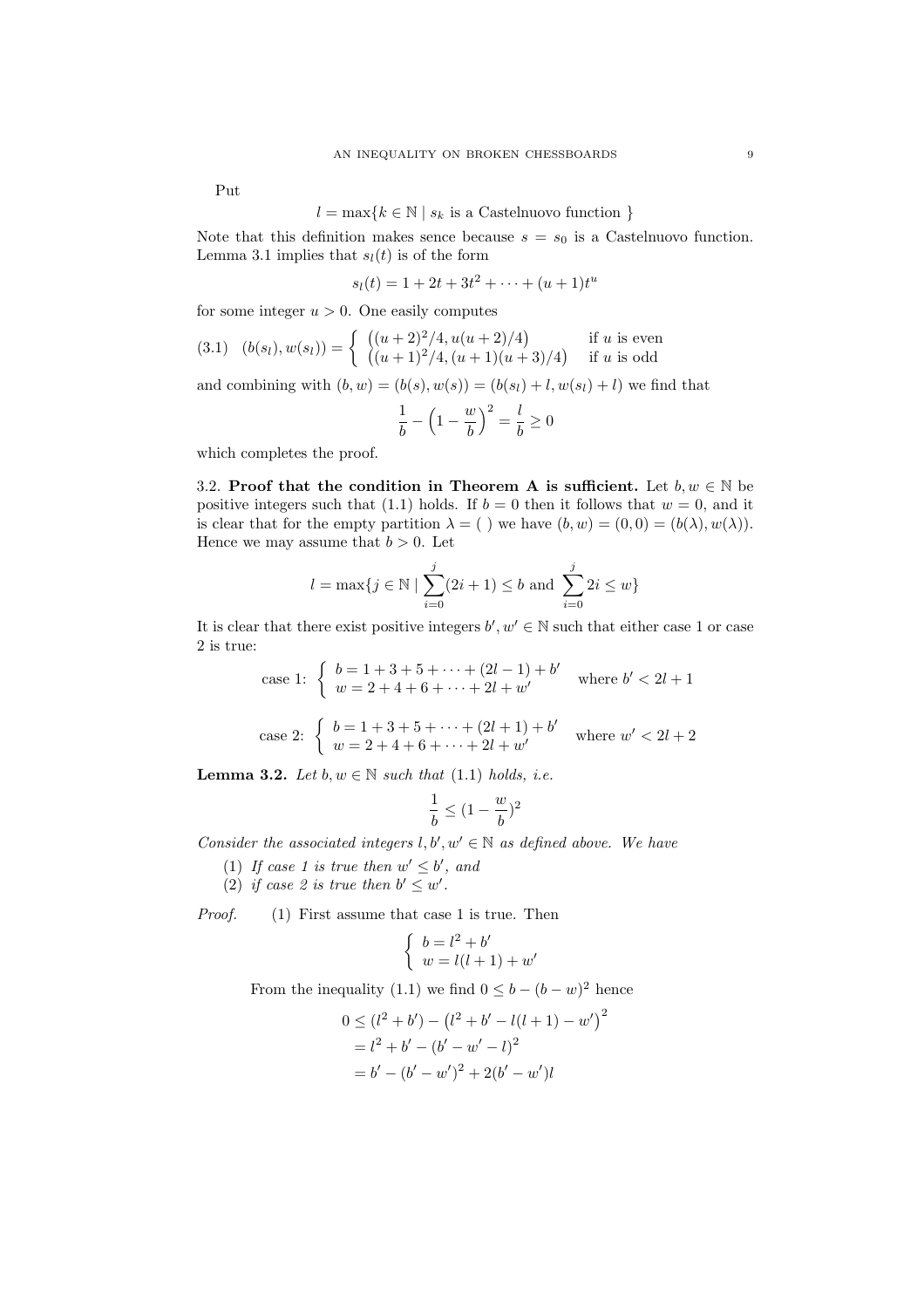Assume by contradiction that  $w' > b'$  i.e.  $b' - w' \leq -1$ . Then we further deduce

$$
0 \le b' - (b' - w')^{2} + 2(b' - w')l
$$
  

$$
< b' - (b' - w')^{2} - 2l
$$
  

$$
\le -(b' - w')^{2}
$$

where we have used that  $b' \leq 2l$ . We conclude that  $0 < -(b'-w')^2$ , clearly a contradiction. Hence  $w' \leq b'$ .

(2) Second, assume that case 2 is true. We now have

$$
b = (l+1)2 + b'
$$

$$
w = l(l+1) + w'
$$

and  $0 \leq b - (b - w)^2$  leads to

$$
0 \le ((l+1)^2 + b') - ((l+1)^2 + b' - l(l+1) - w')^2
$$
  
=  $(l+1)^2 + b' - ((b' - w') + (l+1))^2$   
=  $b' - (b' - w')^2 - 2(b' - w')(l+1)$ 

Assume by contradiction that  $w' < b'$ . This means that  $1 \leq b' - w'$  and also  $(b'-w') \leq (b'-w')^2$ . Invoking these inequalities we further deduce

$$
0 \le b' - (b' - w')^{2} - 2(b' - w')(l + 1)
$$
  
\n
$$
\le b' - (b' - w') - 2(b' - w')(l + 1)
$$
  
\n
$$
\le b' - (b' - w') - 2(l + 1)
$$

and therefore

$$
2l+2\leq w'
$$

which contradicts the fact that  $w' < 2l + 2$ . We conclude that  $w' \geq b'$ , which proves the lemma.

$$
\Box
$$

We now put

$$
s(t) = \begin{cases} 1 + 2t + 3t^2 + \dots + (2l - 1)t^{2l - 2} + (2l)t^{2l - 1} + b't^{2l} + w't^{2l + 1} & \text{if case 1} \\ 1 + 2t + 3t^2 + \dots + (2l)t^{2l - 1} + (2l + 1)t^{2l} + w't^{2l + 1} + b't^{2l + 2} & \text{if case 2} \end{cases}
$$

As a consequence of Lemma 3.2 we have that  $s(t)$  is a Castelnuovo polynomial for which  $(b(\lambda), w(\lambda)) = (b, w)$ . By Proposition 2.6 there exists a partition (in distinct parts)  $\lambda$  for which  $(b(\lambda), w(\lambda)) = (b, w)$ . This proves that the condition (1.1) in Theorem A is sufficient.

## 4. Proof of Theorem B

In this section we prove Theorem B. First let  $\lambda \in \mathcal{P}$  be any partition. As shown in section 3.1 there exists integers k, l for which  $(b(\lambda), w(\lambda))$  is either equal to

- $\bullet$   $(l, l)$ , or
- $\bullet$   $(l+1, l)$ , or
- $((k+1)^2 + l, k(k+1) + l)$  (put  $k = u/2$  in (3.1) if u is even ), or
- $(k^2 + l, k(k+1) + l)$  (put  $k = (u+1)/2$  in (3.1) if u is odd).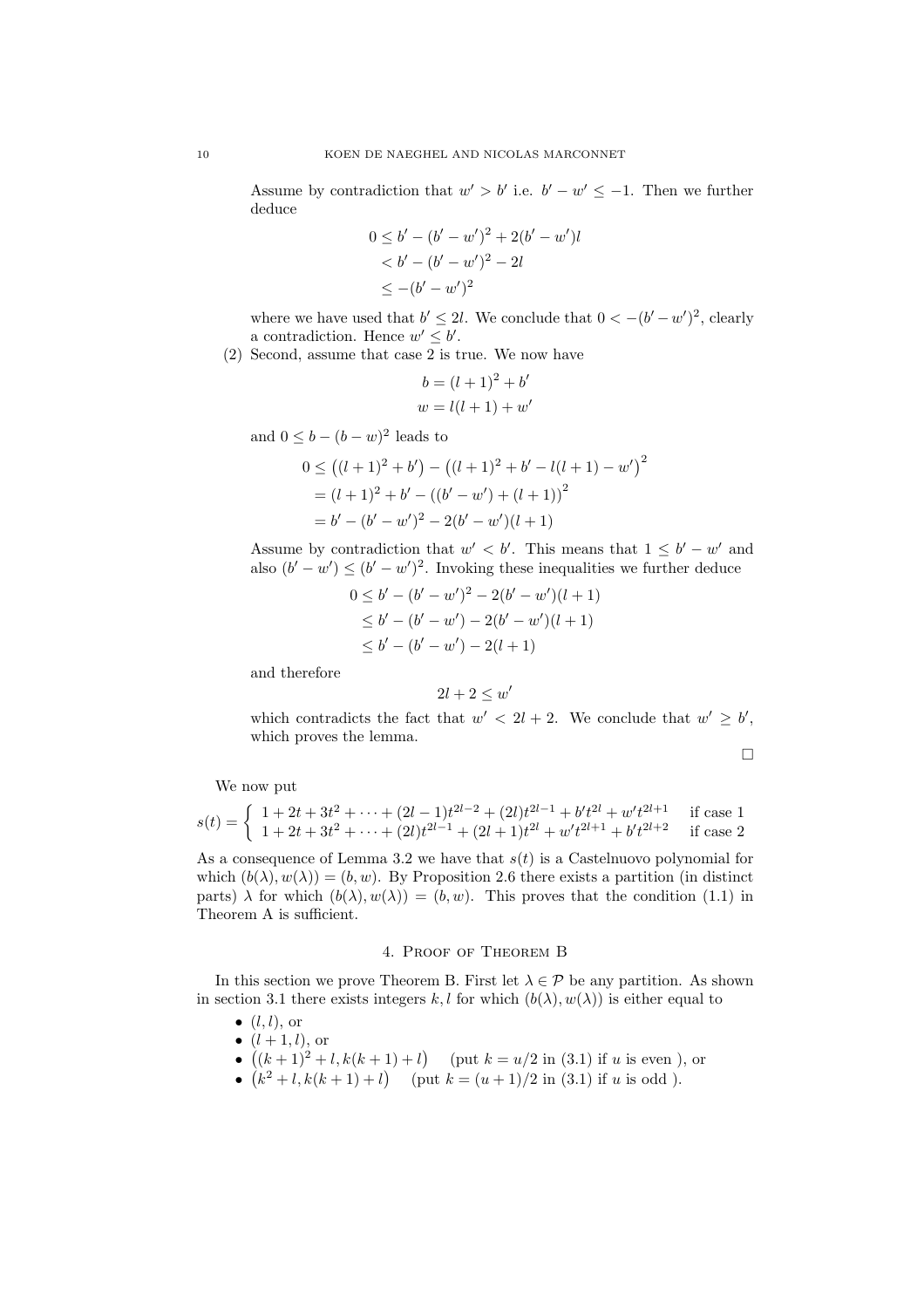Hence there exist positive integers  $k, l \in \mathbb{N}$  such that either

$$
(b, w) = ((k + 1)^{2} + l, k(k + 1) + l)
$$

or

$$
(b, w) = (k2 + l, k(k + 1) + l)
$$

Conversely, let  $k, l \in \mathbb{N}$ . Putting

$$
(b, w) = ((k + 1)2 + l, k(k + 1) + l)
$$

it is easy to verify that  $b - (b - w)^2 = l$ . Hence (1.1) holds. By Theorem A there exists a partition  $\lambda$  such that  $(b(\lambda), w(\lambda)) = (b, w)$ . Similar treatment if we put  $(b, w) = (k^2 + l, k(k + 1) + l)$ . This ends the proof of Theorem B.

# 5. A reformulation

In this final part we make the connection with Problem 10 of [7]. For convenience for the reader we recall the quastion as it was stated in [7].

**Problem 10.** Let *n* be a positive integer. Let  $a_1, a_2, \ldots, a_m$  be a partition of *n*. Represent this partition as a left-justified array of boxes, with  $a_1$  boxes in the first row,  $a_2$  in the second, and so on, and label the boxes with 1 and  $-1$  in a chess-board pattern, starting with a 1 in the top-left corner. Let c be the sum of these labels. For instance, if  $n = 11$  and the partition is 4, 3, 3, 1 then  $c = -1$ , as one sees by summing the labels in the diagram:



Prove that  $n > c(2c - 1)$ , and determine when equality occurs.

Let us now indicate how we use Theorem A and Theorem B to solve Problem 10. Write  $\lambda = (a_1, a_2, \dots, a_m)$ , and put  $(n(\lambda), c(\lambda)) = (n, c)$  and  $(b, w) = (b(\lambda), w(\lambda))$ . It is clear that  $n = b + w$ ,  $c = b - w$ . Hence  $b = (n + c)/2$ ,  $w = (n - c)/2$  and it follows that  $n + c$  and  $n - c$  are even, i.e. n and c have the same parity (either n and c are both even, or they are both odd). Further inequality  $(1.1)$  is equivalent with

$$
(b-w)^2 \le b \Leftrightarrow \left(\frac{n+c}{2} - \frac{n-c}{2}\right) \le \frac{n+c}{2}
$$

$$
\Leftrightarrow 2c^2 \le n+c
$$

$$
\Leftrightarrow c(2c-1) \le n
$$

Hence Theorem A implies that  $c(2c-1) \leq n$ . Conversely, given any  $(n, c) \in \mathbb{N} \times \mathbb{Z}$  of the same parity for which  $c(2c-1) \leq n$  holds, we see that by putting  $b = (n+c)/2$ ,  $w = (n - c)/2$  that (1.1) holds, hence Theorem A implies that there exists a partition  $\lambda$  such that  $(n(\lambda), c(\lambda)) = (n, c)$ .